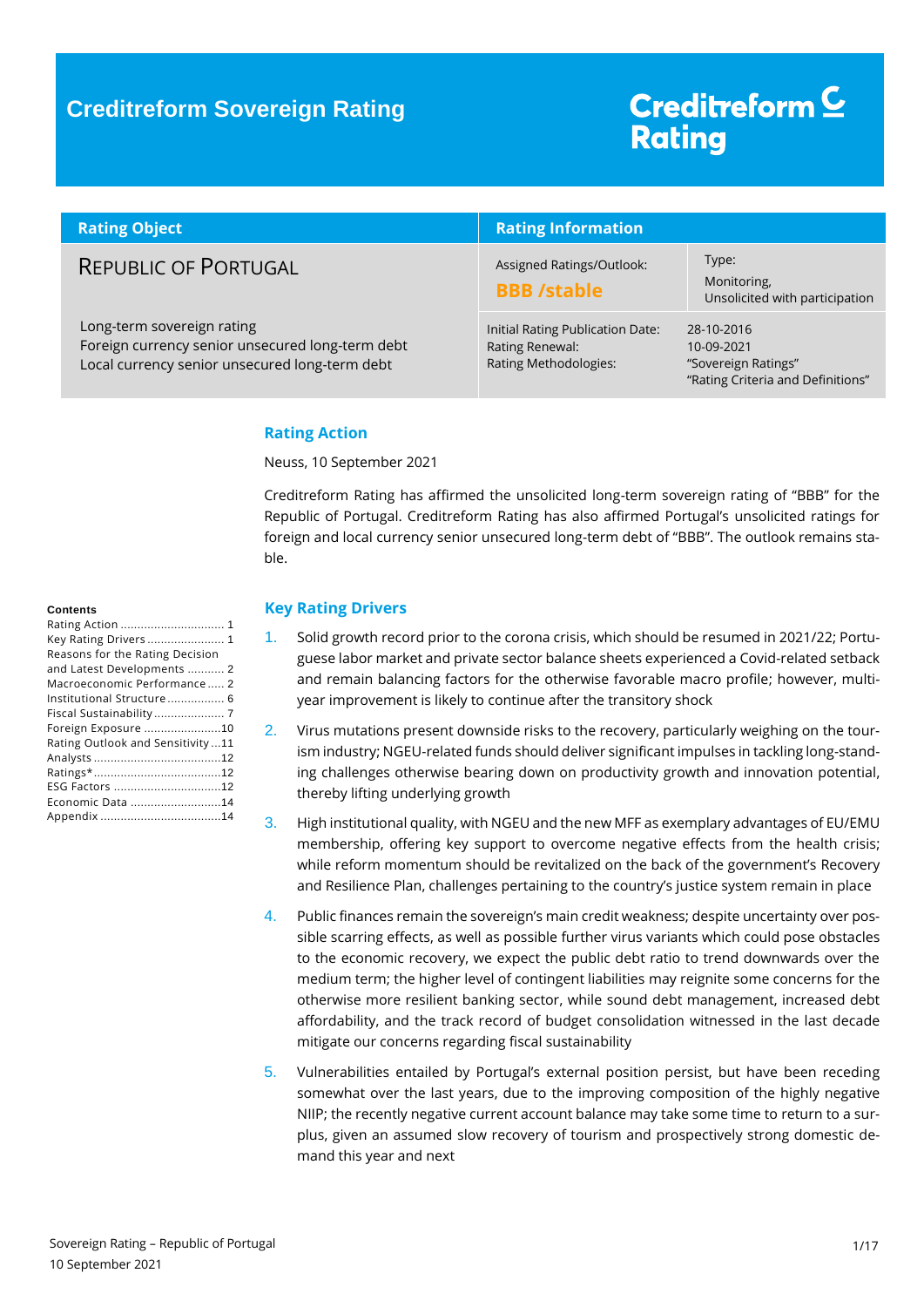#### <span id="page-1-0"></span>**Reasons for the Rating Decision and Latest Developments<sup>1</sup>**

#### <span id="page-1-1"></span>Macroeconomic Performance

*Portugal's macroeconomic performance profile is characterized by a solid and stable growth record before the pandemic outbreak, which enabled the country to build on its relatively high wealth level. Despite a diversified export and production structure, tourism continues to play a key role, somewhat weighing on the economy's prospects for economic recovery. Thanks to extensive support measures, the negative impact on the labor market and corporate balance sheets has been cushioned. Still, structural deficiencies on the labor market as well as corporate indebtedness balance other credit strengths to some extent, though we have observed considerable improvement over recent years. Investment and reforms related to the Portuguese Recovery and Resilience Plan (RRP), materially aided by EU financing, should deliver decisive impulses in tackling long-standing economic and social challenges, thus prospectively boosting underlying growth going forward.*

Portugal entered the corona pandemic following a phase of very solid and broad-based growth, exceeding the average GDP expansion in the euro area (EA) over the period 2015-19 (2.5% vs. 2.0%) and bolstering the country's relatively high wealth level. According to IMF estimates, Portugal's GDP per capita increased by 22.7% in this interval (EU: +21.2%). In 2020, GDP per capita stood at USD 34,043, declining by 6.5% against 2019, as the corona crisis and the required confinement measures caused real GDP to contract by 7.6% (EA: -6.4%). Measured against the GDP per capita level in the EU, Portugal's GDP per capita corresponded to 77.0% last year (2019: 78.1%), somewhat below the readings of euro area members such as Italy (92.5%) and Spain (86.9%).

Amid comparatively tight restrictions, judging by the stringency index provided by the Blavatnik School of Management, last year's steep fall in private consumption, which stripped 3.8 p.p. off GDP growth, acted as the heaviest drag on overall output performance. In light of plunging exports (-18.6%), exacerbated by the strongly affected tourism sector and declining imports (-11.9%), net exports exerted a similarly pronounced negative contribution (-3.0 p.p.). Drawing on INE data, gross value added generated by tourism shrank to 4.6% of national GVA last year, compared to 8.4% in 2019. Meanwhile, gross fixed capital formation showed a relatively mild decline in 2020 from a European perspective (-1.8%), cushioned by further expanding construction investment, whereas investment in machinery and equipment (including transport equipment) was hit hard by the pandemic, contracting by 11.5% y-o-y.

As to the current year, a third wave of Covid-19 infection cases and related confinement measures, including a nationwide lockdown starting in January and lasting well into March, caused another strong GDP decline by 3.2% q-o-q in the first quarter, mainly affecting private consumption and services exports. Goods exports, on the other hand, have shown a significant recovery over the last few quarters, but are still falling short of their pre-pandemic level as of Q2-21. Looking at monthly European Commission (EC) survey data, export order books have improved significantly from spring, matching levels seen prior to the outbreak of the pandemic by July. Overall, and against the backdrop of further easing, Q2-21 saw a vivid GDP rebound by

 $\overline{a}$ 

<sup>1</sup> This rating update takes into account information available until 10 September 2021.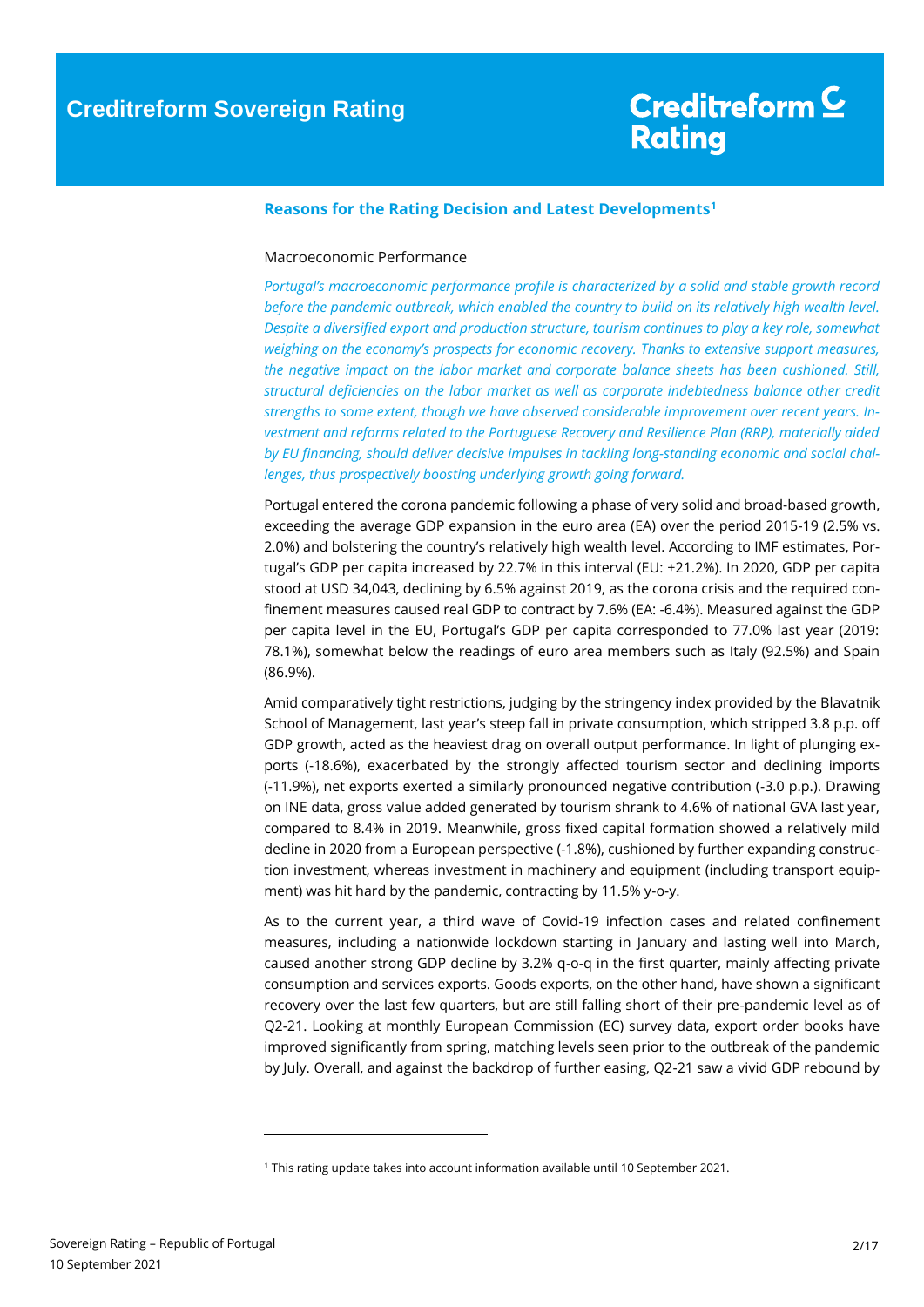4.9% q-o-q, which leaves the GDP level still 4.6% below its pre-crisis level (Q4-19), comparing unfavorably with the euro area as a whole (Q2-21 vs. Q4-19: -3.0%).

Tourism is likely to remain hampered by uncertainty surrounding new virus variants such as the more contagious delta variant, which caused rapidly rising infection numbers in June, leading to renewed transitory restrictions. However, from an intermediate peak at 436.2 per 100,000 people (week 29-2021), the 14-day cumulative rate has come down to 306.4 as of week 34 (ECDC). What is more, we note that Portugal is well advanced in terms of full vaccination of its adult population. According to ECDC, 84.4% of the adult population is fully vaccinated as of 6 September (EU: 69.4%). While the rollout of the digital EU Covid-19 vaccination certificate should facilitate travelling for those willing to embark on a journey, we think that it will take longer for tourism to make a full recovery. In the first seven months of 2021, the Portuguese tourism sector registered 5.2mn guests, 2.7% below the level observed in the same period of the previous year, and 65.4% lower than the number of arrivals in Jan-Jul 2019.

With that, the outlook for exports remains prone to setbacks, as also important trading partners have to cope with resurging infections in an otherwise more constructive health environment as vaccinations continue to progress. That said, we would flag that the pace of inoculations has slowed down in many places, emphasizing vulnerabilities with a view to virus mutations. Moreover, as with many other economies, the Portuguese economy is feeling the pinch of supply bottlenecks regarding a number of intermediate products such as semiconductors and chips.

While, after two consecutive declines, monthly industrial production increased in July, industrial confidence (EC data) deteriorated in July and August. This said, the EC's Economic Sentiment indicator overall brightened in August, having posted declines in the two preceding months. Other indicators continue to point to some loss of momentum, too, such as monthly retail sales which dipped in June and July. The weekly moving average of Banco de Portugal's (BdP) daily economic indicator suggests a slower growth pace for the third quarter, compared to Q2-21.

Generally, we expect private consumption to be a main driver of the ongoing recovery this year and next, with at least a partial unwinding of the abruptly increased gross household saving rate (+5.7 p.p. to 12.8% in 2020, Eurostat). Extensive fiscal support to maintain jobs successfully limited negative reverberations for the labor market in this crisis. The latter interrupted a long period of falling unemployment and ongoing job creation. From a peak at 16.2% in 2013, the annual unemployment rate had dropped to 6.5% in 2019 (INE data, LFS-adj.), while total employment growth had moderated to 0.8% in 2019. Looking at monthly data, unemployment had climbed to 8.2% in Aug-20, before trending lower. At 6.9% as of Jun-21, the rate stood only slightly above its pre-pandemic level.

Apart from the ongoing immunization process, partly extended support — among others the extraordinary support for workers' income (AERT) which also includes applications from the first quarter of this year — should continue to prove beneficial for private consumption. In addition, average monthly total gross earnings per employee seem to be picking up, following an expansion by 3.0% y-o-y in 2020 (2019: 3.1%; INE), and should be conducive to household expenditure. Between January and June 2021, earnings have averaged 4.1% y-o-y. The minimum wage was lifted by 4.7% to EUR 775.83 this year, further aiding disposable income.

Along with assumed ongoing favorable financing conditions, public and private investment is set to be backed by NextGenerationEU (NGEU), via which Portugal will receive funding in the amount of EUR 16.6bn, of which EUR 13.9bn through grants. We understand that authorities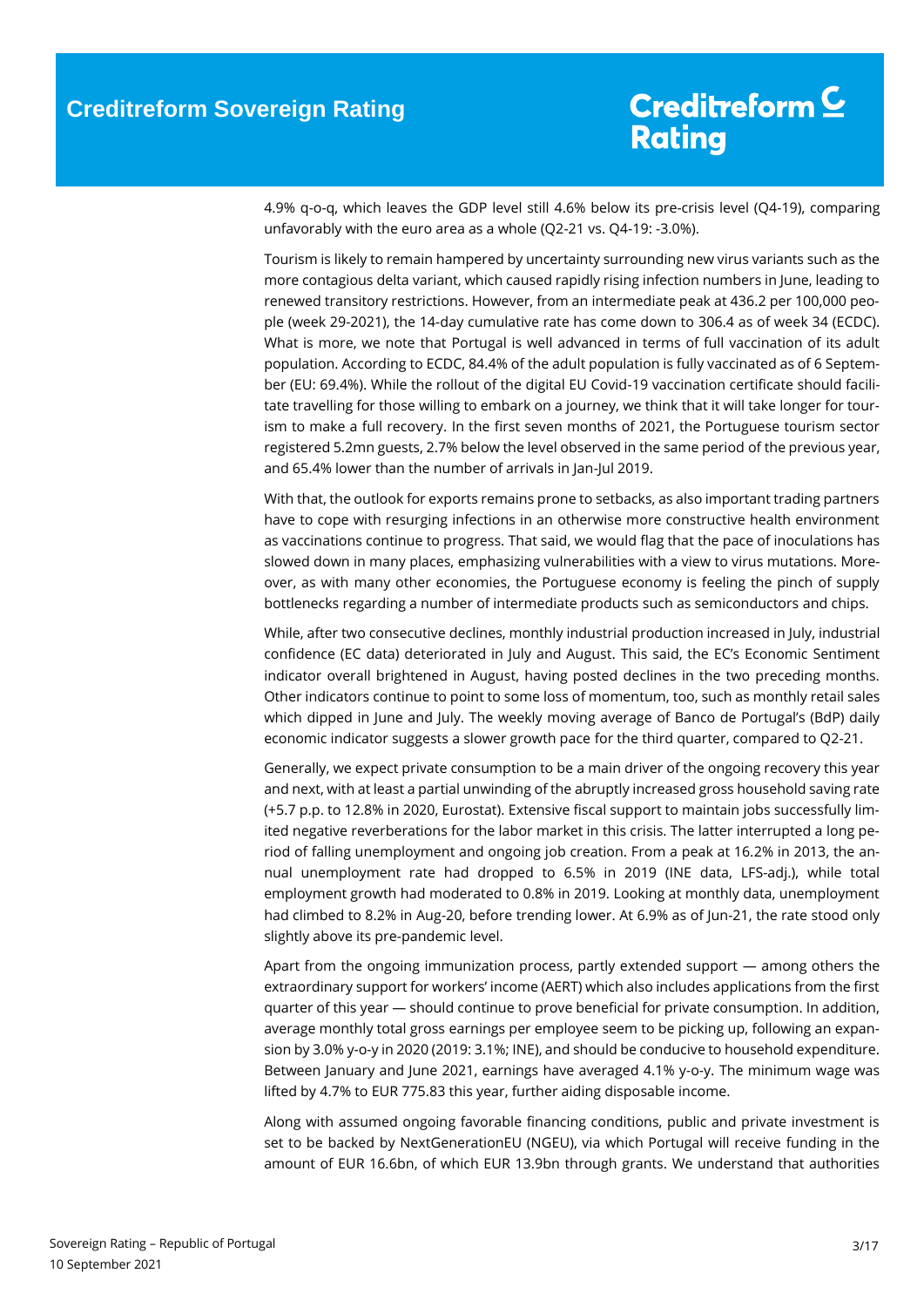have asked for a loan of EUR 2.7bn out of a total of EUR 14.2bn available via the RRF, and may consider asking for up to a further EUR 2.3bn in the second half of 2022. The requests have already been greenlighted on the European level, and first disbursements were made on 3 August. Moreover, Portugal can expect EUR 33.6bn in grants via the new EU Multiannual Financial Framework (MFF) 2021-27, in addition to EUR 11.2bn in grants that were left from the previous MFF until 2023. The above-EU-average absorption of the 2014-2020 ESIF funds would corroborate expectations of a reasonable pace in taking up the new funds.

Overall, we currently pencil in broad-based real GDP growth to the tune of 4.2% for this year and an acceleration to 5.3% for 2022, for now assuming that shortages of important intermediate products are a transitory phenomenon and the recovery of the tourism industry will be gradual. We assume that net exports will make a positive growth contribution this year and next. Our base scenario of the recovery gaining traction remains subject to downside risks, mainly owing to still considerable uncertainty over the evolution of this pandemic and the level of immunization against coronavirus and its mutations. The uncertainty will likely continue to weigh on tourism and related industries in particular.

With growth in real compensation per employee exceeding real labor productivity growth per person over the last few years, cost competitiveness will have to be monitored going forward. Acknowledging that 2020 can be deemed an exceptional year, real unit labor costs have developed less favorably compared to the euro area as a whole and compared to main European trading partners when considering a three-year horizon (2017-20). Over this period, Portuguese real unit labor costs have increased by 8.5% (EA: 5.4%). Prior to the crisis, Portugal's global export market share had been inching up, driven by services, which in 2019 had reached 0.66% of the global services export market (2016: 0.59%). However, the pandemic reversed this trend in 2020, leading to a decline in the services share to 0.52%. The total global export market share thus dropped from 0.43% to 0.39% last year.

Looking at non-price competitiveness, we pay some attention to the World Economic Forum's Special Global competiveness report (Dec-20), assessing economic transformation readiness based on eleven pillars, which places Portugal at rank 22 out of 37 countries considered. While the sovereign is seen among the top ten when it comes to upgrading infrastructure to accelerate the energy transition and broaden access to electricity and ICT, the report points to room for improvement, e.g. in terms of expanding care infrastructure, updating education curricula, and expanding investment in the skills needed for jobs and markets of tomorrow.

While we still await an update of the World Bank's Doing Business Report, the latest vintage, relating to 2019, pointed to a relatively favorable business environment in Portugal (39 out of 191 economies), with the sovereign occupying a middle-range position among the EU countries. The EC, meanwhile, highlights the quality of Portugal's SME sector in terms of entrepreneurship, among other things. Moreover, through the establishment of the Banco do Fomento, we expect the business environment to be further enhanced.

Following a long period of deleveraging in the private sector, thus creating space for shock-absorbing capacity, NFC debt as measured against GDP has reached a high 131.98% of GDP as of Q1-21 (Q1-20: 121.95%, BdP). Likewise, household debt has climbed in the wake of the pandemic, to 71.02% of GDP in this year's first quarter (Q1-20: 65.85%, BdP). While this does not seem excessively high, we would continue to monitor developments once moratoria expire, which is supposed to be the case at the end of this year instead of at the end of September for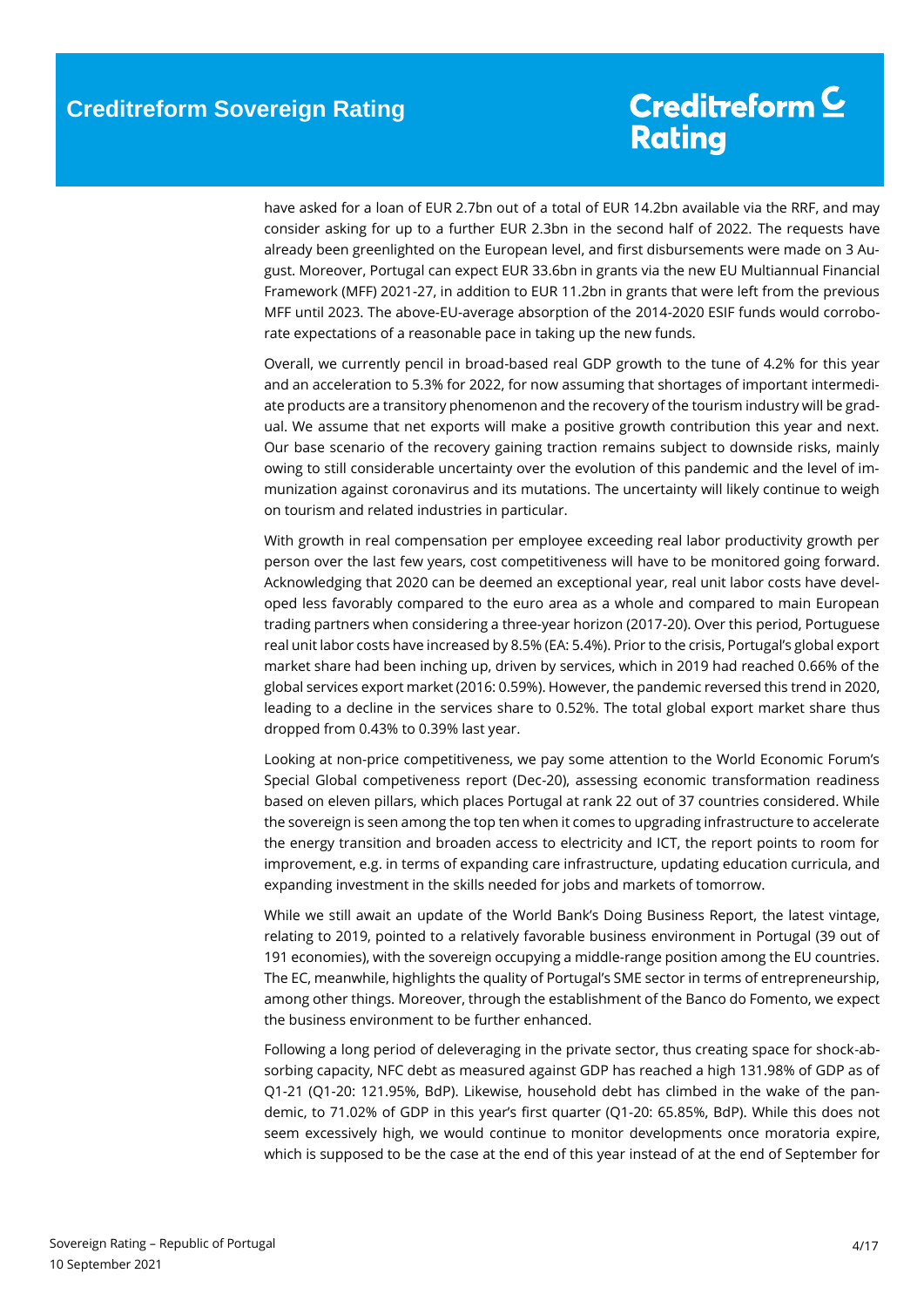families and businesses affected by the pandemic, having been extended to smooth the transition.

Portugal's potential growth is estimated to have held up relatively well in 2020, having edged down to 1.3% (EA: 0.8%, AMECO) from 1.5% in 2019. EC forecasts are for it to recover to 1.5% this year and 1.8% in 2022, continuing to compare favorably against the euro area overall (1.0% and 1.4%, respectively). In this context, we would emphasize that implementation of the RRP is set to lift the relatively low investment-to-GDP ratio, which could reverse some of the capital erosion partly seen over last years, thus strengthening prospects for potential growth.

Averaging 16.7% of GDP over the period 2011-20, Portugal's gross fixed capital formation has been well below that of the euro area (20.8% of GDP), with both public and private investment ratios showing lower levels. However, whilst capital formation in the business sector has been increasing continuously since 2014, moving closer to its ratio prior to the global financial crisis (2020: 12.6% of GDP, 2007: 13.4%), public investment-to-GDP has had more trouble catching up (2020: 2.2%, 2007: 3.2%).

For the medium-term growth outlook, expected positive effects paint a constructive picture if the RRP is implemented timely and effectively. The bulk of the RRF cash disbursements is envisaged to be made between 2022 and 2024 as per the Stability Program 2021-25 (SP21). As expressed in the RRP, Portuguese authorities estimate an average annual boost to economic growth of about 0.7 p.p. over the five-year horizon until 2025. We note that the Public Finance Council (CFP) sees upward risks for its forecasts of the output gap gradually closing over the forecast horizon 2021-25 (positive 0.2% of potential output in 2024).

We would continue to flag potential detrimental effects from ongoing high youth unemployment. Having roughly halved from 38.1% to 18.9% between 2013 and 2019, it rose again last year, and, at 27.7% as of Jun-21, was the fourth-highest in the euro area, widening the gap towards the euro area (17.3%). In this vein, we assess as positive the government's effort to tackle this pressing issue, e.g. by means of dedicated training programs for young people – as well as for unemployed people (Activar), that were extended until the end of the current year. By the same token, planned measures as per RRP to improve and enhance education and respective infrastructure as regards STEM (science, technology, engineering, mathematics) could prospectively help to alleviate long-standing challenges regarding sluggish productivity growth. The latter seems to have been held back not least by a comparatively low skill level.

Picking up on this issue, we recall that Portugal's share of working-age population (15-64y) with a low level of educational attainment, although continuously shrinking over recent years, still compares high against the euro area (2020: 44.5%, EA: 27.3%, ISCED level 0-2). In the same vein, Portugal's below-EU-average rank (19 out of then 28) in the 2020 Digital Economy and Society Index (DESI) ranking points to remaining catching-up potential in terms of productivity, and to remaining space to enhance the growth potential.

Tying in with this, Portugal's R&D expenditure, although increasing, still comes across as rather low and falling short of boosting innovation capabilities, standing at 1.4% of GDP in 2019 (EA: 2.24%). Illustrating this point further, it seems worth mentioning that Portugal's share of hightech products in exports was the lowest in the EU in 2018 (4.0%, Eurostat). In order to tackle these well-recognized deficiencies, the RRP foresees the targeted allocation of about EUR 5.6bn towards enhancing the economy's growth potential, and the implementation of its corporations 4.0 and digital schools strategies, amongst other things.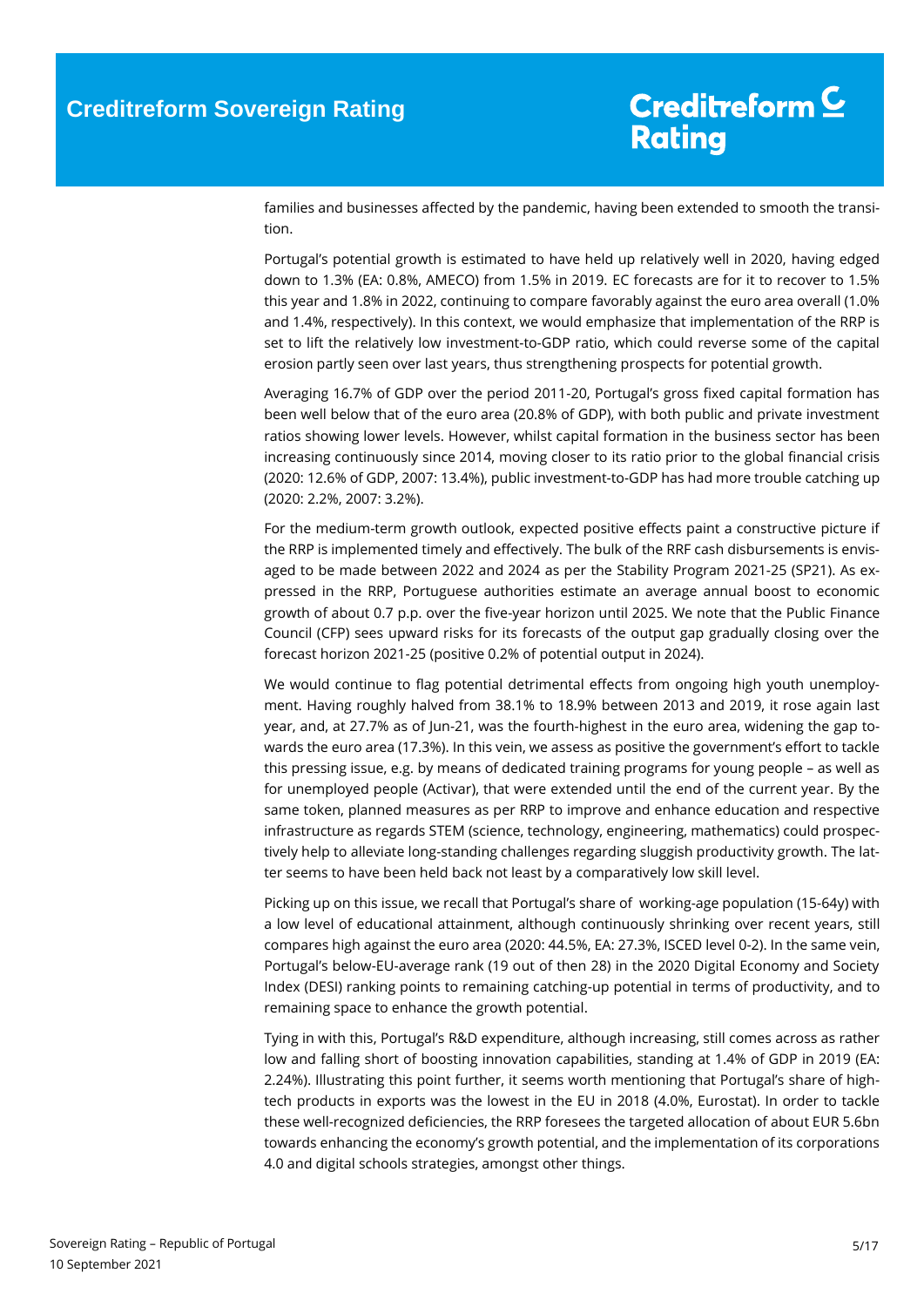Further to factors potentially weighing on medium-to-long-term growth prospects, we would reiterate challenges as regards Portugal's demographic outlook. Already featuring one of the highest old-age dependency ratios in the EU, standing at 34.5% in 2020 (EU: 32.0%), the ratio is projected to exhibit one of the strongest increases in the EU by 2030 (2021 Aging Report).

#### <span id="page-5-0"></span>Institutional Structure

*The sovereign's credit rating continues to be underpinned by the high quality of its institutional setup, including benefits of its EU/EMU membership that, among others, offers access to substantial funding for structural reforms. NGEU and the new MFF are the latest examples of access to vital funding to overcome negative effects from the current health crisis, as well as to assistance in financing the modernization of the economy with regard to more digital and sustainable growth. Moreover, the small, open economy draws significant advantages for its trade activities from the large common market as well as common standards, next to access to broad and deep capital markets. We believe that the NGEU can be regarded as a boon to address the sovereign's structural bottlenecks, providing a unique opportunity to reinvigorate its reform momentum on the back of the RRP. To this end, we would pay some attention as to whether Portugal's minority government led by the Socialist Party and*  backed by parts of the more left-leaning political spectrum will continue to be able to implement *envisaged projects/reforms in a timely manner.*

Importantly, the latest set of the World Bank's Worldwide Governance Indicators (WGIs) continues to back our positive assessment of the sovereign's institutional quality. With the exception of 'control of corruption' (reference year 2019: rank 48 out of 209 overall, EA median: 42), Portugal is perceived to match or even slightly exceed the euro area median when it comes to the WGIs we assess. Having said this, we note some deterioration compared to the previous year regarding 'control of corruption' (2018: rank 42 out of 209) and 'government effectiveness' (2019: rank 34 out of 209 overall; 2018: 29). The assessment as to 'rule of law' and 'voice and accountability' was only slightly changed, with the relative rank of the former edging down by one (to 33/209), whereas the assessment of the latter was a tad more positive compared to the preceding year, leaving Portugal at rank 23 out of 209 (EA: 26).

We note that the efficiency of the justice system continues to present challenges, despite improvements seen over recent years. As illustrated by the latest EU Justice Scoreboard 2021, Portugal remains among the EU countries exhibiting the lengthiest judicial proceedings with regard to administrative cases, with an average of 846 days to resolve respective cases in the first instance (2019). Moreover, it continues to display a relatively high number of pending administrative cases per 100 inhabitants (2019: 0.7), while making more progress in reducing pending cases in litigious civil and commercial cases. Having said this, the government is addressing these issues, among other things by way of implementing rapid reaction teams and strengthening administrative arbitration centers. Apart from that, we gather that the government has proposed measures to enhance the efficiency of criminal prosecution and trials.

Further to the quality of the justice system, and notwithstanding efforts to reinforce its pool of human resources, there remains a gap compared to the targeted number of judges as set out in the legal framework. As part of the national Recovery and Resilience Plan, the budget for intensified use of digital technology in the justice system ('Digital Transition in Justice'), is increasing.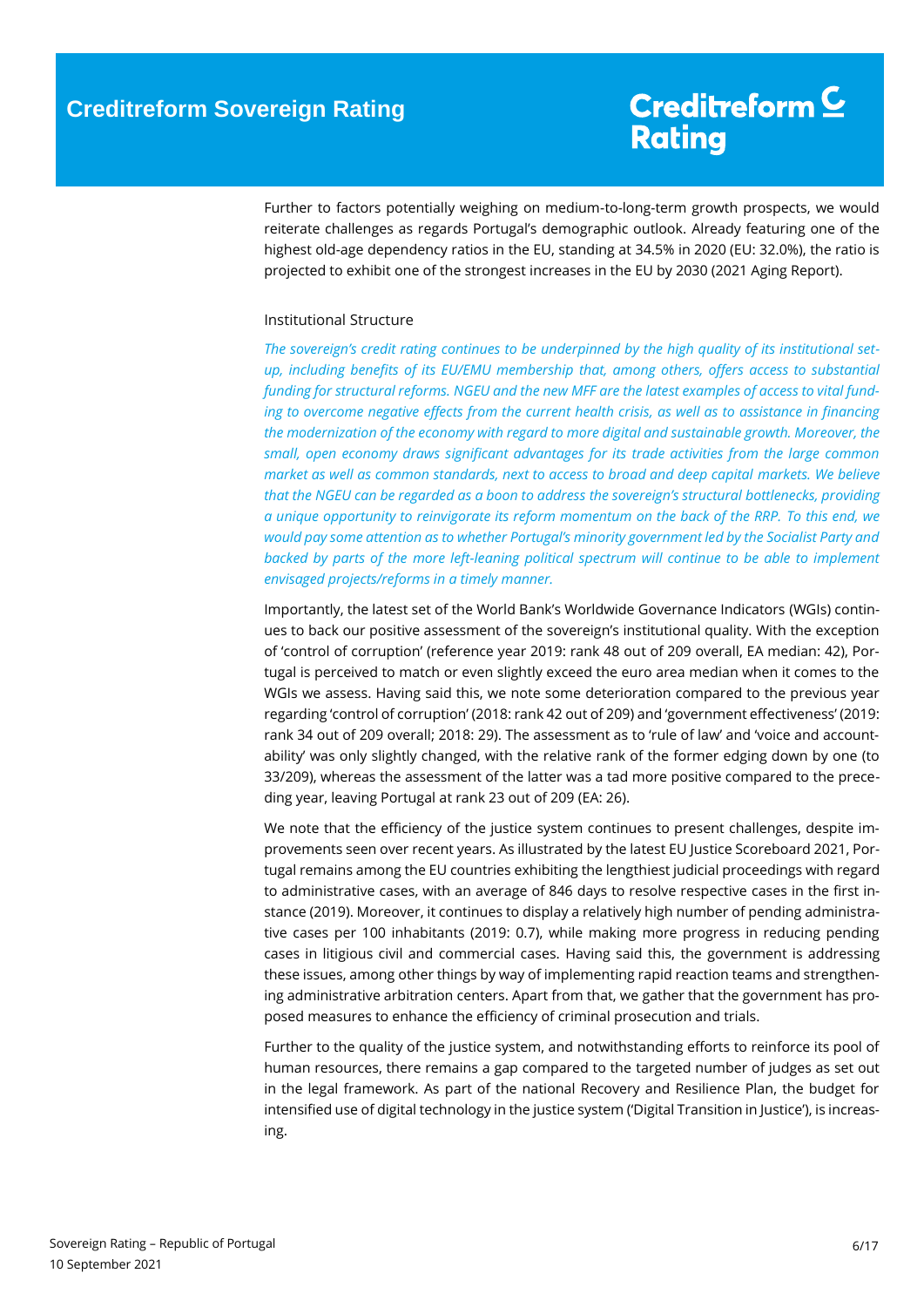The Anti-Corruption Strategy 2020-24 has been approved by the government, but will still have to be voted on in Parliament, while with the national Anti-Corruption Mechanism a new entity was approved by government decree in May. The EC's recent Rule of Law Report also mentions improvements in terms of enhancing the transparency of legislative processes, highlighting e.g. the new Parliamentary Rules of Procedure in this respect.

While we would thus stress our general impression of the sovereign's high degree of responsiveness to policy recommendations, we are aware that the EC formally initiated an infringement procedure with regard to combating money laundering, among others against Portugal in February 2021, for having incorrectly transposed the 4th AML directive.

Turning to the topic of climate protection and energy transition, we assess as positive that Portugal remains firmly committed to reduce net emissions to zero by 2050, being an early adopter of this target. The government has set an ambitious climate and energy agenda, and published its long-term strategy for carbon neutrality back in June 2019 (RNC 2050).

Judging by greenhouse gas emissions per capita, Portugal is among the best performers in the EU, with a reading of 6.6 tons of CO2 equivalent in 2019 (EU-27: 8.4), having dropped from an intermediate peak at 7.3 tons in 2017. Its position as regards the EC's Eco-Innovation Index seems somewhat less favorable, with Portugal placed among the average innovation performers in the EU (score in 2021: 115.1, EU: 121.0), having slightly underperformed the EU as a whole since 2020 (2012 basis).

Portugal features a relatively high overall share of energy from renewable sources. As of 2019, this share was at 30.6% (EU-27: 19.7%), with a particularly high percentage of renewable sources in gross electricity consumption (53.8%, EU-27: 34.1%). By contrast, the respective share in transport is hardly higher than in the EU as a whole (9.1%, EU-27: 8.9%).

#### <span id="page-6-0"></span>Fiscal Sustainability

*We continue to assess Portugal's public finances as the main weakness with regard to its credit rating. Whilst assumed to be a temporary disruption, the corona pandemic has pushed the public debt ratio to a new high, and ongoing uncertainty over possible scarring effects as well as over further, more contagious, virus variants could pose obstacles to a normalization path. Although not the base scenario, a marked increase in defaulting loans may reignite some concerns for the otherwise more resilient banking sector. We expect the sovereign's debt-to-GDP ratio to follow a downward path over the medium term given the prospective favorable growth-interest rate differential. Sound debt management and increased debt affordability, as well as the convincing track record of fiscal consolidation following the euro area debt crisis and the composition/holding structure of government debt, continue to balance the abovementioned deficiencies to some extent, in our view. As regards more structural aspects of budgetary execution, we are aware that the effective implementation of the 2015 Budgetary Framework Law has been delayed further.*

After posting a small general government surplus in 2019 (0.1% of GDP) in the wake of its recent consolidation phase, the corona pandemic took a heavy toll also on Portugal's public finances last year. Amid plunging economic output and against the backdrop of support measures for households, companies, and the health sector — which had a direct budgetary effect of about 3.3% of GDP — the general government balance swung back into a deficit of 5.7% of GDP in 2020. Liquidity support to companies and households, such as tax deferrals and loan guaran-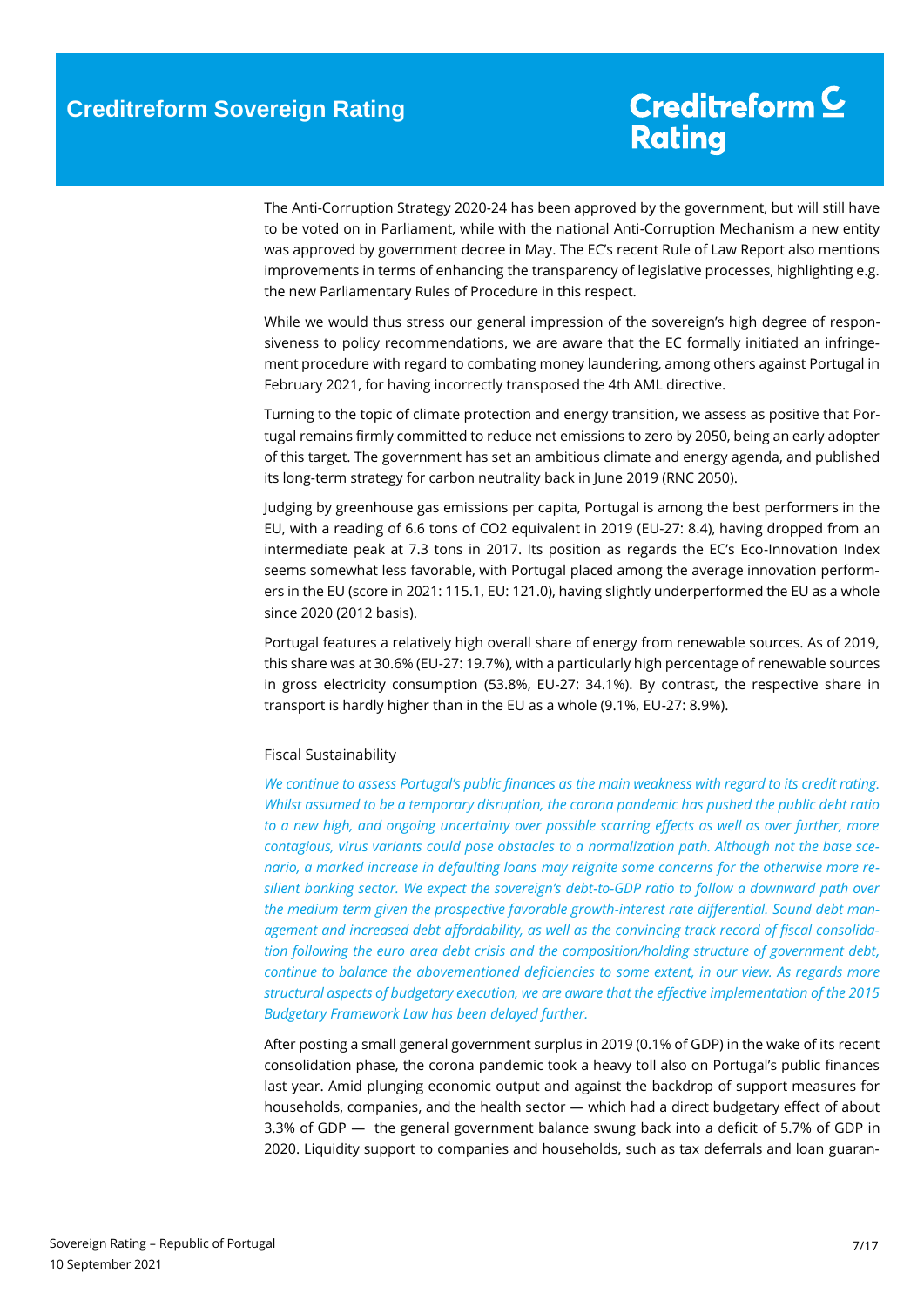tees, came to about 4% of GDP. We note that one-off measures such as the Novo Banco contingent capital mechanism are also included in the 2020 deficit, which pushed the latter by about 0.5 p.p. Nevertheless, at the reported level the deficit turned out to be markedly smaller than estimated in our last review (Sep-20).

Due to the substantial effort to prevent even worse consequences for economic activity, general government expenditure was driven up by 7.8% last year (2019: 2.5%), chiefly on account of a vast increase in subsidies (321.8%), as well as rising social benefits (3.5%). Compensation of employees, which has seen solid increases over the last few years, was lifted by another 3.7% in 2020. General government revenue, on the other hand, posted a strong decline (-5.0%; 2019: 3.6%) on the back of slumping tax income, with the VAT revenue intake contracting by 10.6%, and current taxes on income and wealth by 3.7%.

Drawing on monthly budget execution data by the Budget Directorate (DGO), the general government registered a deficit of about EUR 6.84bn in Jan-Jul-21, or roughly 3.4% of 2020 GDP, constituting an improvement of about EUR 1.6bn compared to the same period of the prior year. Total revenue climbed by 8.0% compared to the respective period of 2020, amid recovering economic activity and associated rising tax intake and social contributions, while government outlays rose by 3.7%, still heavily influenced by pandemic-mitigating measures. By the end of July, the extraordinary measures to combat Covid-19 and to restore normality totaled roughly EUR 4.7bn. The bulk of the expenditure-related measures was directed towards supporting companies with the cost of labor as well as fixed costs. Social security support significantly surpassed the amount budgeted for 2021, representing almost double the budgeted sum.

The SP21 had foreseen a deficit-reducing impact of announced discretionary measures of about 0.4% of GDP overall, with (waning) temporary measures exerting an effect of about -1.2 p.p., while more permanent measures — especially related to public wage increases — were projected to increase the deficit by 0.8 p.p. However, a number of temporary measures, such as the extraordinary aid to companies for the gradual resumption of activity (APRA), the program for the support of young people and the unemployed (Activar), and the extraordinary support for workers' income (AERT) have been extended to the end of the year since. In addition, the extraordinary business viability process (PEVE), which, subject to conditions, prevents insolvencies for businesses considered to be viable, is to be in place until the end of the year as well, with a possibility for further extension, if needed.

Against this backdrop, and bearing in mind the ongoing uncertainty over the delta variant and possible further disruptions, we expect the deficit to remain relatively high at about 4.6% of GDP this year, although markedly smaller than last year, also considering positive effects from reimbursed EFSF pre-financing and transfers under REACT-EU. In 2022, the net effect of temporary and non-temporary measures was supposed to come to a deficit-reducing impact of about 0.6 p.p., again mainly via expiring temporary measures. In light of reports of the government contemplating a significant increase in family allowance in the next state budget for 2022 (OE2022), room for a strong reduction of the deficit may turn out to be limited, despite the assumed acceleration of annual GDP growth. At this stage, we tentatively pencil in a deficit of 3.3% of GDP for 2022.

In view of the anticipated economic recovery and narrowing deficit, we expect the public debt ratio to resume its downward path, from an expected level of around 127.7% of GDP this year (2022e: 122.1%). Given the assumed positive effects to the economy and the fiscal situation via the RRF-supported recovery, the government's expectation of the public debt ratio falling below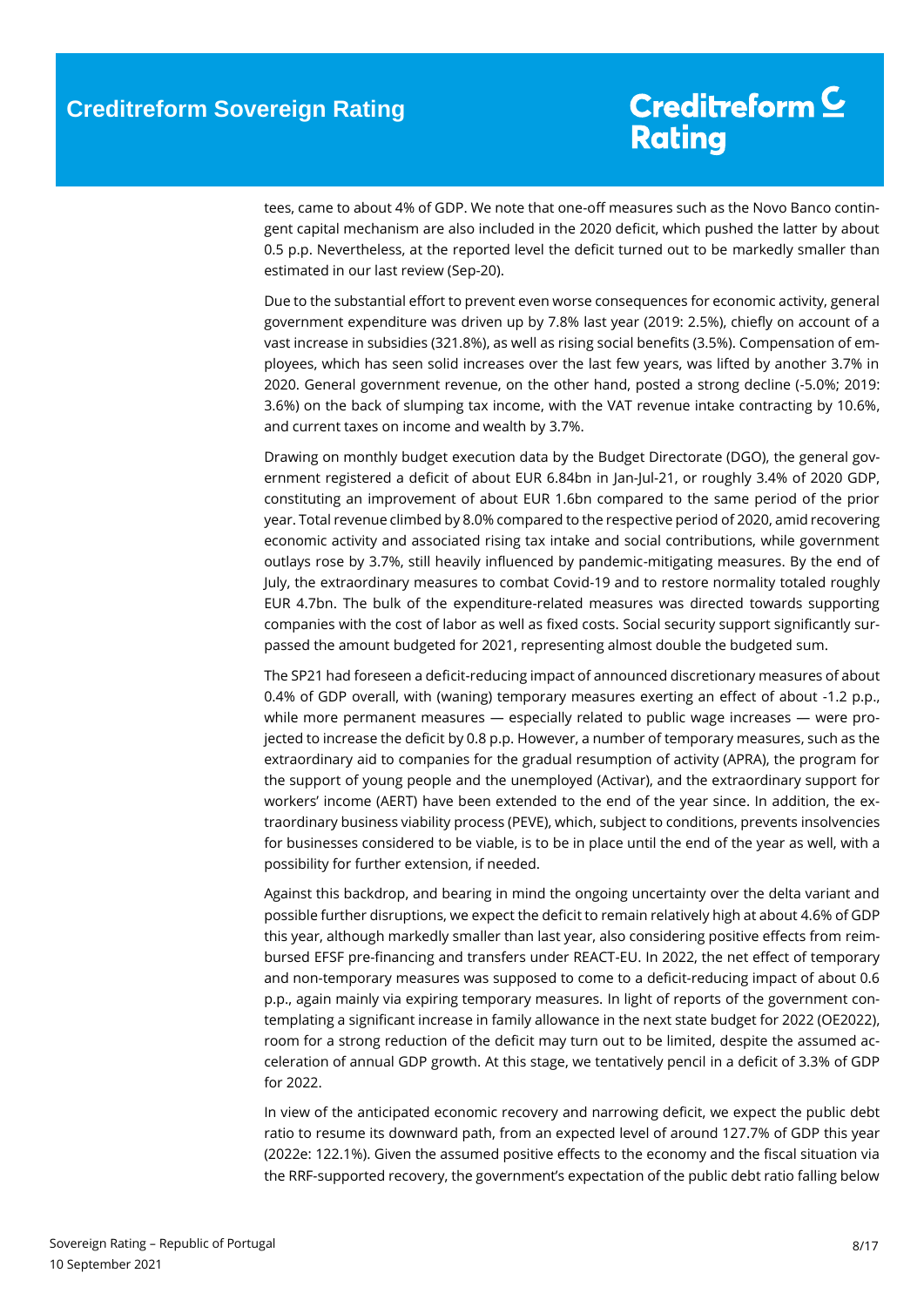its pre-crisis level by 2025 (SP21) does appear feasible to us. Thanks to the resuming economic recovery, the ratio declined from 137.2% of GDP in Q1-21 to 133.9% in Q2-21 (BdP).

Portugal's public debt ratio was still at a relatively high level (2019: 116.8%) when the corona pandemic hit, despite having dropped substantially from a high at 132.9% of GDP in 2014. In 2020, the debt-to-GDP ratio soared by 16.8 p.p. to 133.6% of GDP on the back of plunging economic activity and the high general government deficit, continuing to represent the third-highest public debt ratio among euro area members (98.0%, EU: 90.7%).

As regards risks to the sovereign's medium-term fiscal sustainability, we have to highlight that its banking sector has shown a decent degree of resilience towards the exceptional circumstances during the last one and a half years, though materially aided by government loan guarantees and payment moratoria. Judging by recent readings of CET-1 ratios, Portuguese banks have braced themselves against the crisis by rebuilding capital, displaying a ratio of 14.7% as of Q1-21 (Q1-20: 13.7%, EBA). Nevertheless, this still compares less favorably against the EU average (Q1-21: 15.9%). As elsewhere, banks' profitability has suffered over the course of the pandemic, which has increased the burden posed by the low interest rate environment, but seems to have recovered somewhat at the beginning of the year, considering the return on assets in Q1-21 (0.3%, Q1-20: 0.2%).

We observe that asset quality has not deteriorated so far, but has improved further, mirrored by the decline in the NPL ratio as of Q1-21 (EBA data). While remaining elevated, this indicator has dropped to 4.5%. Lacking more recent data, we would, however, point to the share of stage 2 loans and advances having risen from 9.7% in Mar-20 to 11.6% in Mar-21, exceeding the share reported for the EU overall (Mar-21: 9.0%). Looking at loans and advances with non-expired moratoria, the share of stage 2 loans has surged by 8.3 p.p. to 23.7% as compared to Jun-20 (EU Q1-21: 27.3%), which could be a harbinger of future deterioration of the asset quality in the banking sector.

To this end, we reiterate that payment moratoria are to remain in place until the end of the year for those individuals and companies most affected by the pandemic, which may prove successful in preventing any potentially abrupt worsening. Drawing on Eurostat data, the number of declared insolvencies surged by 15.5% y-o-y in the second quarter, after having dwindled to a multi-year low in Q1-21.

Given the considerable pick-up in lending to the private sector over the course of the crisis, we would continue to monitor developments closely. Outstanding loans to NFCs had increased by 11.2% y-o-y in Feb-21, with this rate moderating to 5.9% y-o-y as of Jul-21 (BdP data). As of Jul-21, 28.8% of bank loans to NFCs were under moratoria. Mortgage loans to households have increased less vividly (Jul-21: 3.9% y-o-y), suggesting that dynamic house price developments were rather driven by more fundamental factors.

We would nevertheless keep an eye on house price dynamics, as affordability indicators such as the price-to-income ratio (OECD) point to some overvaluation. However, according to Eurostat data, the annual rate of change in house prices has slowed from 10.3% to 5.2% over the four quarters to Q1-21, whereas the 3-y rate of change remains well in double-digit territory, posting at 26.7% in this year's first quarter (Q1-20: 35.2%).

Further to fiscal sustainability risks stemming from contingent liabilities, we would flag an elevated level of public guarantees which has increased in the wake of this crisis. Total public guarantees amounted to 9.68% of GDP in 2020 and are expected to increase further to 11.88% of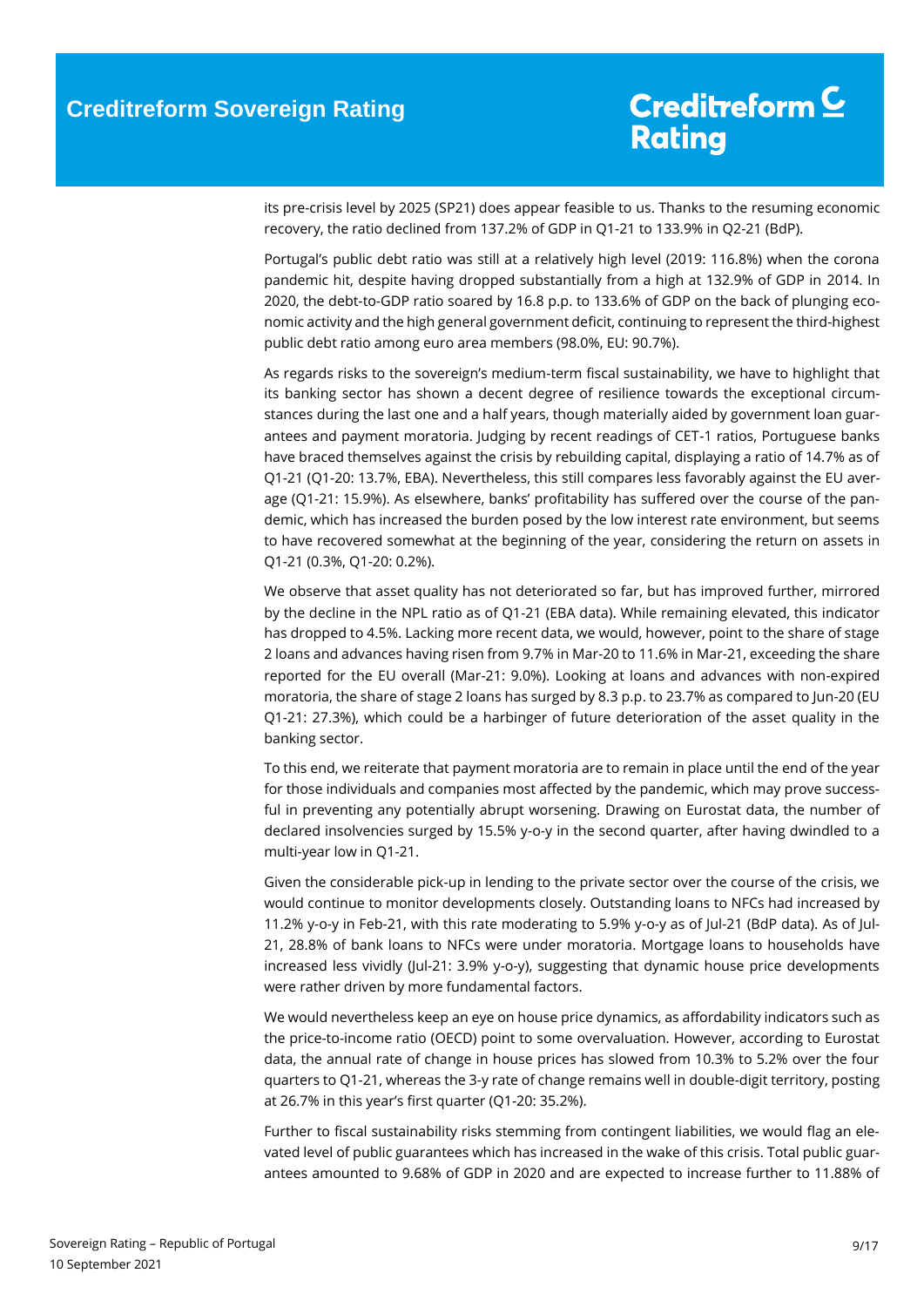GDP in 2021 (Ministry of Finance). The maximum amount of contingent liabilities adopted in response to the Covid-19 outbreak corresponded to 3.67% of GDP in 2020, for which there was a strong take-up amounting to 3.16% of GDP, hence about 86%, at the time of presenting the SP21. In this context, we gather that the state guarantees also cover 25% of the credit under moratoria, with the amount of claims in public and private moratoria having reportedly been set at EUR 36.8bn in July.

Notwithstanding the high debt level, and related concerns over the medium-term outlook for the debt path given still considerable uncertainty, strong debt management and a more benign debt profile along with increased debt affordability and the cash buffer remain factors significantly mitigating fiscal sustainability risks. In addition to the abovementioned RRF financing, EUR 5.41bn or about 2.7% of 2020 GDP in financial aid has so far been provided via the EC's SURE loans. The average weighted maturity (AWM) of public debt stood at 6.93y in Jun-21 (ECB), up from 6.38y in Jun-20, while the cost of outstanding debt has been continuously declining during the last ten years, standing at 2.2% in 2020, driven down by the cost of debt issuance which reached a historically low level at 0.5% in 2020 (2019: 1.1%). As of Q4-20, about 43% of sovereign debt was held by the official sector (foreign official sector, domestic central bank, IMF data).

With bond yields at or near historical lows, interest payments accelerated their decrease last year, falling by 8.6%, leaving the interest-to-GDP ratio at 2.9%, the lowest reading since 2010. Measured against total revenue, interest payments diminished to 6.7% in 2020, corresponding to the lowest ratio since 2005, but still comparing relatively high among the euro area members. Judging by current budget execution data until Jul-21, interest and other charges fell further in the first seven months of the year compared to the same period last year. As of 27 August, the yield on 10-year government bonds stood at 0.191% (weekly data), remaining not far from its all-time low reached in Dec-20. We note that the sovereign issued its first bond at a negative yield this January.

We expect the ECB's monetary policy to remain very accommodative for the time being, likely contributing to relatively favorable conditions on financial markets. Since our last review, the ECB has strengthened its accommodative stance, increasing its PEPP envelope to a total of EUR 1,850bn, while the horizon for net purchases under PEPP was extended to at least the end of March 2022. The maturing principal payments from securities purchased under the PEPP will be reinvested until at least 31 December 2023. From Mar-20 to Jul-21, the Eurosystem has made cumulative net purchases of Portuguese sovereign bonds worth EUR 27.288bn under the PEPP, corresponding to 13.5% of GDP. Meanwhile, the ECB continues its APP, with monthly net asset purchases of EUR 20bn for as long as deemed necessary.

#### <span id="page-9-0"></span>Foreign Exposure

*Vulnerabilities entailed by Portugal's external position as a pronounced net debtor persist, but have been receding somewhat over recent years. What is more, the improving composition of the highly negative NIIP mitigates risks to some extent. In view of a likely gradual recovery of tourism and prospectively strong domestic demand this year and next, it may take some time until its economy is able to return to current account surpluses as seen before the outbreak of the pandemic.*

After posting sustained surpluses since 2013 (average 2013-19: 0.8% of GDP), Portugal's current account balance moved into a deficit to 1.1% of GDP last year. The sharp contraction of the surplus in services trade, shrinking by 4.1 p.p. to 4.2% amid muted tourism, was not completely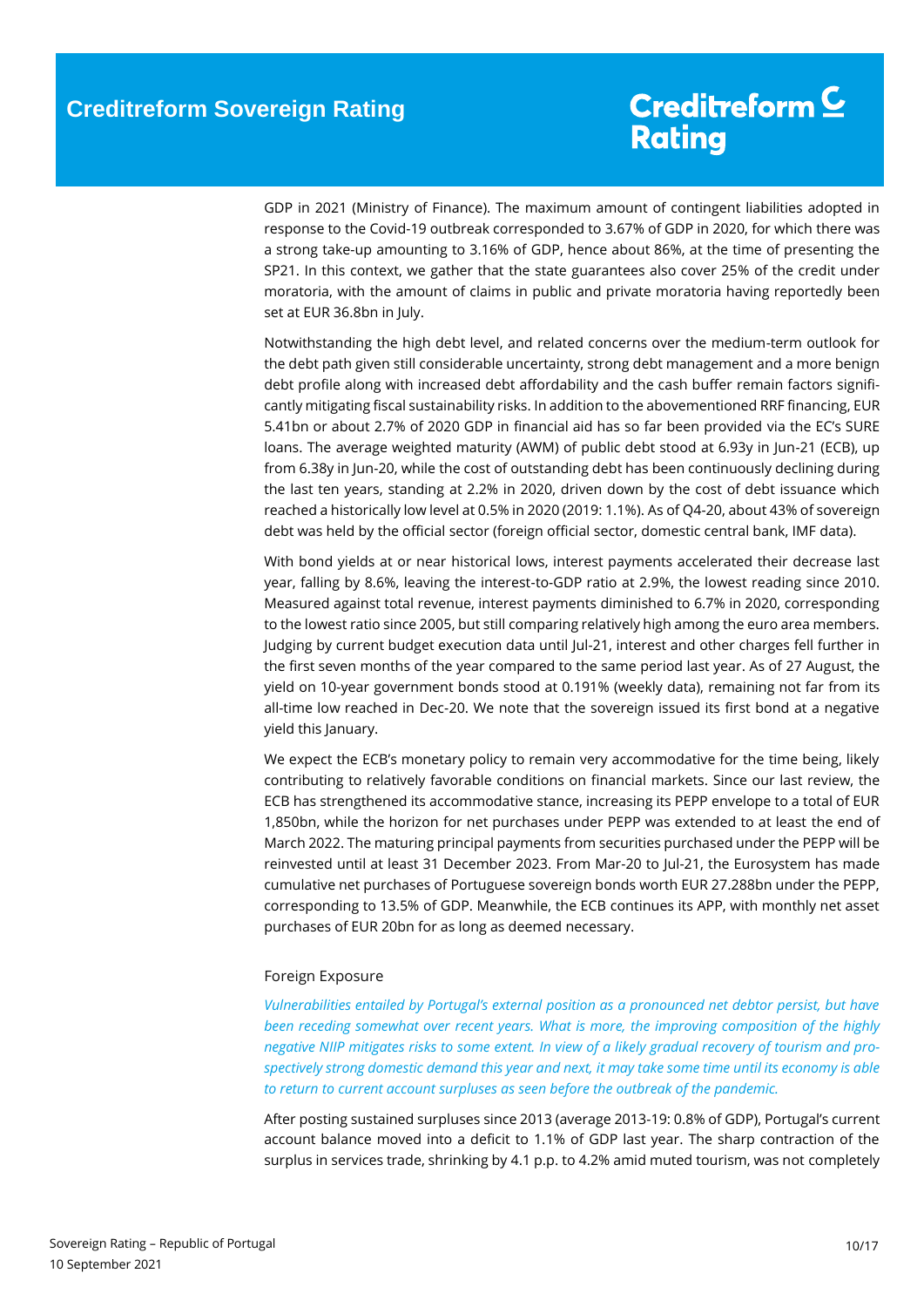offset by the smaller deficit in goods trade and in the primary income balance. Prior to the outbreak of the Covid-19 pandemic, the surplus in the service balance had continued its upward trend, mainly mirroring increasing travel receipts, which had roughly doubled from 2013 to 2019.

As of Q2-21, the current account deficit has persisted based on a moving four-quarter sum, coming to 0.7% of GDP. Looking ahead, we expect the travel situation to remain burdened by uncertainty surrounding the evolution of coronavirus, and the current account deficit to persist this year, albeit narrowing. Depending on the degree of regained confidence in health safety, the current account should shift back into surplus going forward.

The pandemic also interrupted the improvement in the NIIP observed since 2014, as measured against GDP, due to the strong decline in total economic output which, however, should prove transitory in the face of the expected ongoing economic recovery. Portugal's highly negative NIIP deteriorated by 4.9 p.p. to -105.1% of GDP in 2020, whereas the negative position was diminishing in absolute terms. Last year, a higher negative net direct investment position in absolute terms was more than offset by a higher net positive position in portfolio investment and a higher level of reserves. Valuation effects contributed markedly to the resulting net position in portfolio investment. As of Q2-21, we observe an improving development amid rebounding growth, with the NIIP standing at -99.5% of GDP.

Despite an expected upward trajectory, we expect the NIIP to remain highly negative for the foreseeable future. We would continue to stress some mitigating factors regarding risks pertaining to position. Moreover, the share of net FDI has continued to increase. The NIIP excluding non-defaultable instruments (NENDI), amounted to a more moderate -47.1% of GDP in 2020, having materially fallen since peaking at -82.1% of GDP in 2012. Additionally, breaking down the NIIP by sector, more than half of the negative NIIP (~64% of GDP) can be attributed to the government sector, where we have observed a shift towards a somewhat healthier debt profile in the more recent past. To this end, receiving RRF grants should contribute to decreasing net external liabilities to some degree.

#### <span id="page-10-0"></span>**Rating Outlook and Sensitivity**

Our rating outlook on the Republic of Portugal's long-term sovereign ratings is stable, as we see risks associated with the recent deterioration of fiscal metrics, and risks regarding the external position, as broadly balanced by the above factors mitigating fiscal risks, by the ongoing economic recovery, and by Portugal's institutional strengths. We have to reiterate that, in light of the highly dynamic epidemiological situation, any assessment and interpretation of economic and fiscal developments and prospects remains more challenging than under normal circumstances.

We could lower Portugal's credit rating or outlook if we observe that the recovery is substantially falling short of our expectations, possibly exerting deeper scarring effects via the labor market and from tourism if e.g. vaccines prove less effective against new virus variants. A resurfacing deterioration of asset quality in the event of a higher number of insolvencies weighing on the banking sector, potentially increasing pressure on public finances, could also prompt a negative rating action. More generally, failure of the public debt ratio to embark on a clear downward trajectory over the medium-term could have us consider lowering the outlook or the rating of the sovereign.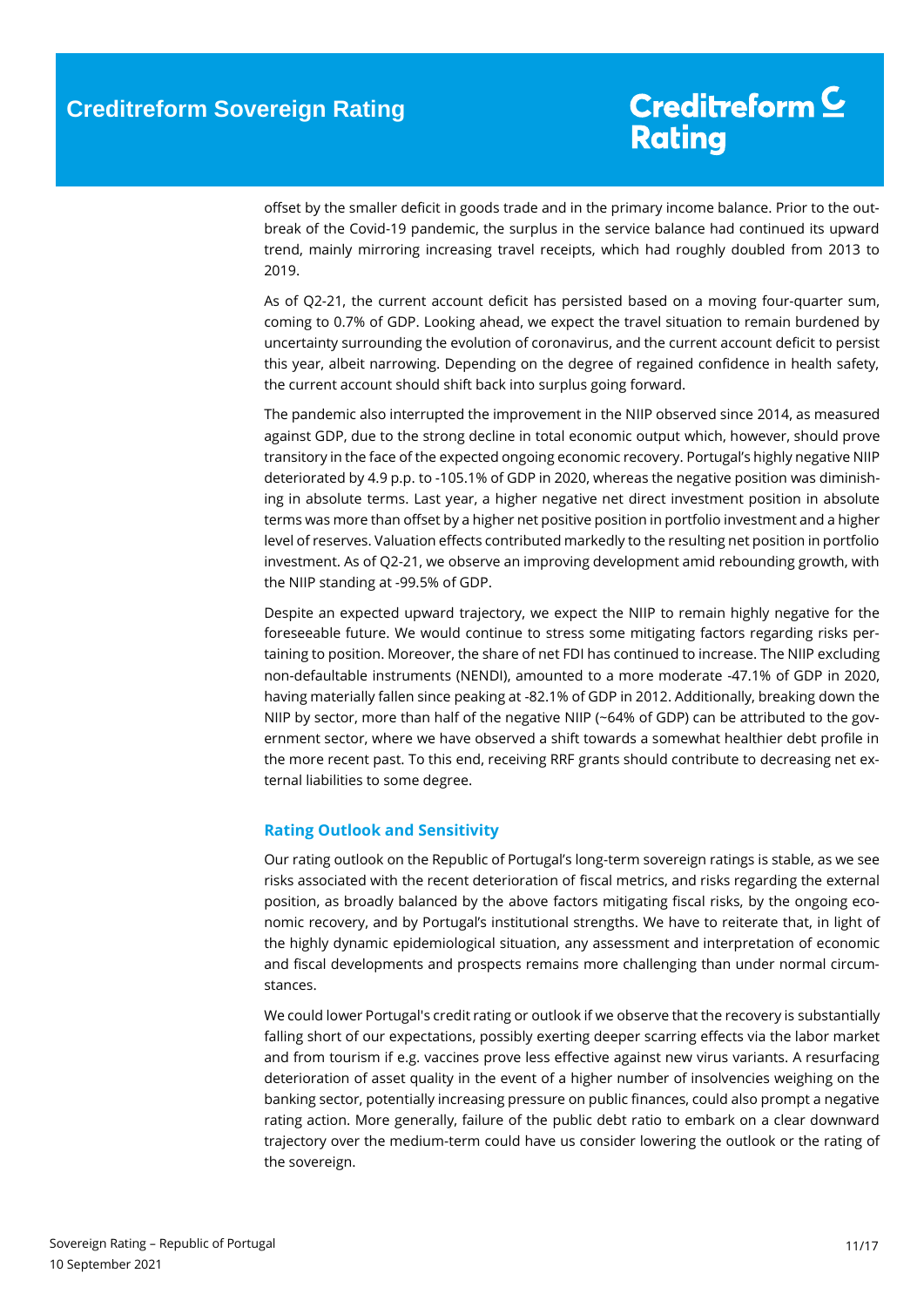Conversely, we could consider raising Portugal's ratings or outlook if the medium-term outlook improves significantly as resilience and productivity growth is markedly strengthened amid swift and successful implementation of the measures set out in the RRP. Upward pressure on the rating or the outlook could also result from a stronger-than-expected improvement in public finances amid a strong and sustainable economic recovery, and with contingent liabilities markedly reduced.

#### <span id="page-11-0"></span>**Analysts**

Primary Analyst Fabienne Riefer Sovereign Credit Analyst f.riefer@creditreform-rating.de +49 2131 109 1462

Chairperson Dr Benjamin Mohr Head of Sovereign Ratings b.mohr@creditreform-rating.de +49 2131 109 5172

### <span id="page-11-1"></span>**Ratings\***

| Long-term sovereign rating                       | <b>BBB</b> /stable |
|--------------------------------------------------|--------------------|
| Foreign currency senior unsecured long-term debt | <b>BBB</b> /stable |
| Local currency senior unsecured long-term debt   | <b>BBB</b> /stable |
| *) Unsolicited                                   |                    |

#### <span id="page-11-2"></span>**ESG Factors**

While there is no universal and commonly agreed typology or definition of environment, social, and governance (ESG) criteria, Creditreform Rating views ESG factors as an essential yardstick for assessing the sustainability of a state. Creditreform Rating thus takes account of ESG factors in its decision-making process before arriving at a sovereign credit rating. In what follows, we explain how and to which degree any of the key drivers behind the credit rating or the related outlook is associated with what we understand to be an ESG factor and outline why these ESG factors were material to the credit rating or rating outlook.

For further information on the conceptual approach pertaining to ESG factors in public finance and the relevance of ESG factors to sovereign credit ratings and Creditreform Rating credit ratings more generally, we refer to the basic documentation, which lays down key principles of the [impact of ESG factors on credit ratings.](https://www.creditreform-rating.de/en/about-us/regulatory-requirements.html?file=files/content/downloads/Externes%20Rating/Regulatorische%20Anforderungen/EN/Ratingmethodiken%20EN/The%20Impact%20of%20ESG%20Factors%20on%20Credit%20Ratings.pdf)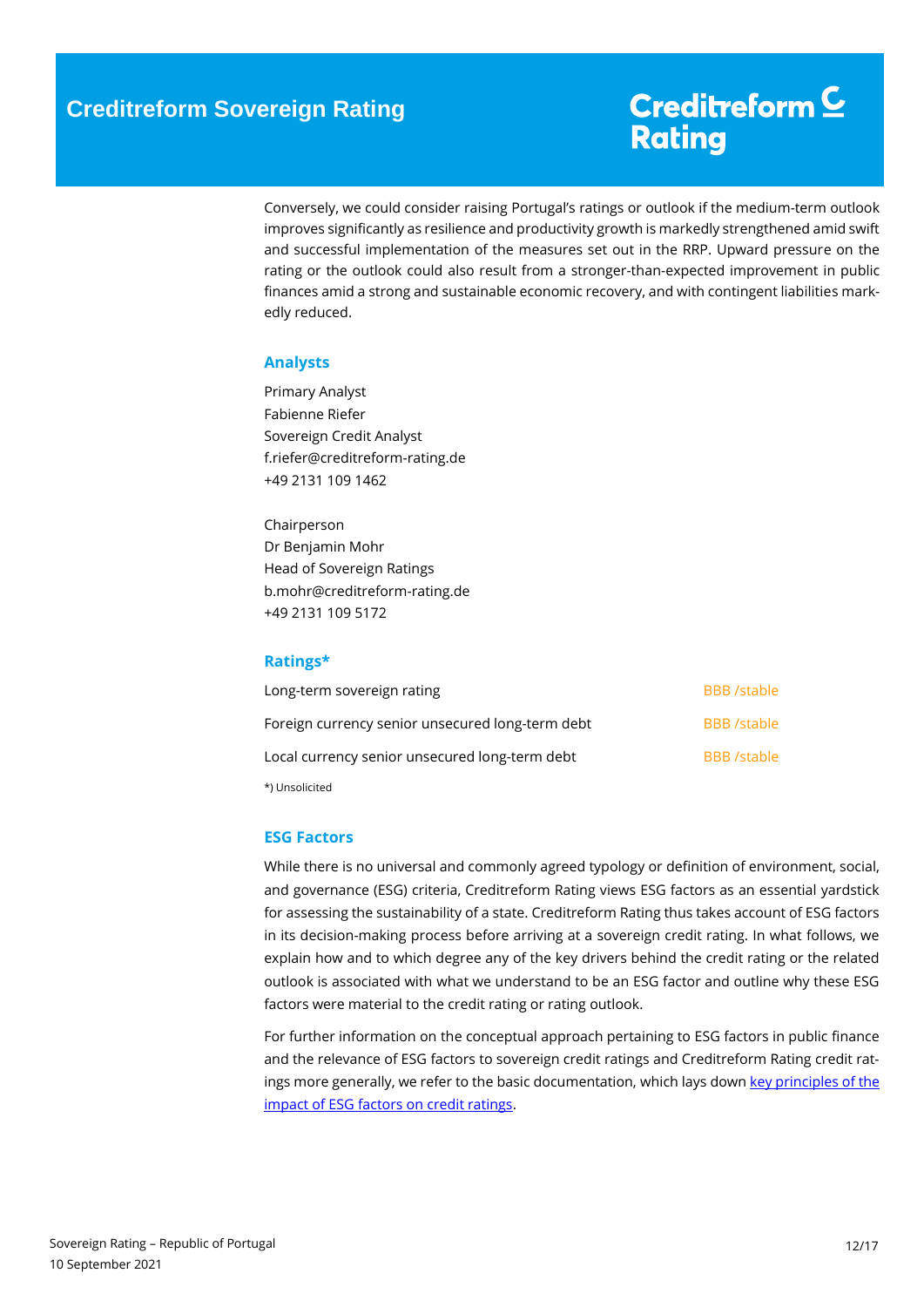The governance dimension plays a pivotal role in forming our opinion on the creditworthiness of the sovereign. As the World Bank's Worldwide Governance Indicators Rule of Law, Government Effectiveness, Voice and Accountability, and Control of corruption have a material impact on Creditreform Rating's assessment of the sovereign's institutional set-up, which we regard as a key rating driver, we consider the ESG factors 'Judicial System and Property Rights', 'Quality of Public Services and Policies', 'Civil Liberties and Political Participation', and 'Integrity of Public Officials' as highly significant to the credit rating.

The social dimension plays an important role in forming our opinion on the creditworthiness of the sovereign. Labor market metrics constitute crucial goalposts in Creditreform Rating's considerations on macroeconomic performance of the sovereign, and we regard the ESG factor 'Labor' as significant to the credit rating or adjustments thereof.

While Covid-19 may have significant adverse effects on several components in our ESG factor framework in the medium to long term, it has not been visible in the relevant metrics we consider in the context of ESG factors – though it has a significant bearing concerning economic prospects and public finances. To be sure, we will follow ESG dynamics closely in this regard.

| Environ-<br>mental<br>Quality                     | Ecological<br><b>Risks</b>                | Ressource<br>Management                                        |                              | Education<br>Health  |  |                                  |  | Demo-<br>graphics                                     |
|---------------------------------------------------|-------------------------------------------|----------------------------------------------------------------|------------------------------|----------------------|--|----------------------------------|--|-------------------------------------------------------|
| Labor                                             | Equality                                  | Technology &<br>Infrastructure                                 |                              | Safety &<br>Security |  | <b>Judicial</b><br><b>System</b> |  | <b>Quality of</b><br><b>Public</b><br><b>Services</b> |
| Integrity of<br><b>Public</b><br><b>Officials</b> | Quality and<br>Efficacy of<br>Regulations | <b>Civil Liber-</b><br>ties/ Political<br><b>Participation</b> | Market<br>Access             |                      |  | <b>Business</b><br>Environment   |  | Data<br>Transparency                                  |
| <b>Environment</b>                                | <b>Social</b>                             | Governance                                                     | <b>Highly</b><br>significant | <b>Significant</b>   |  | <b>Less</b><br>significant       |  | <b>Hardly</b><br>significant                          |

#### **ESG Factor Box**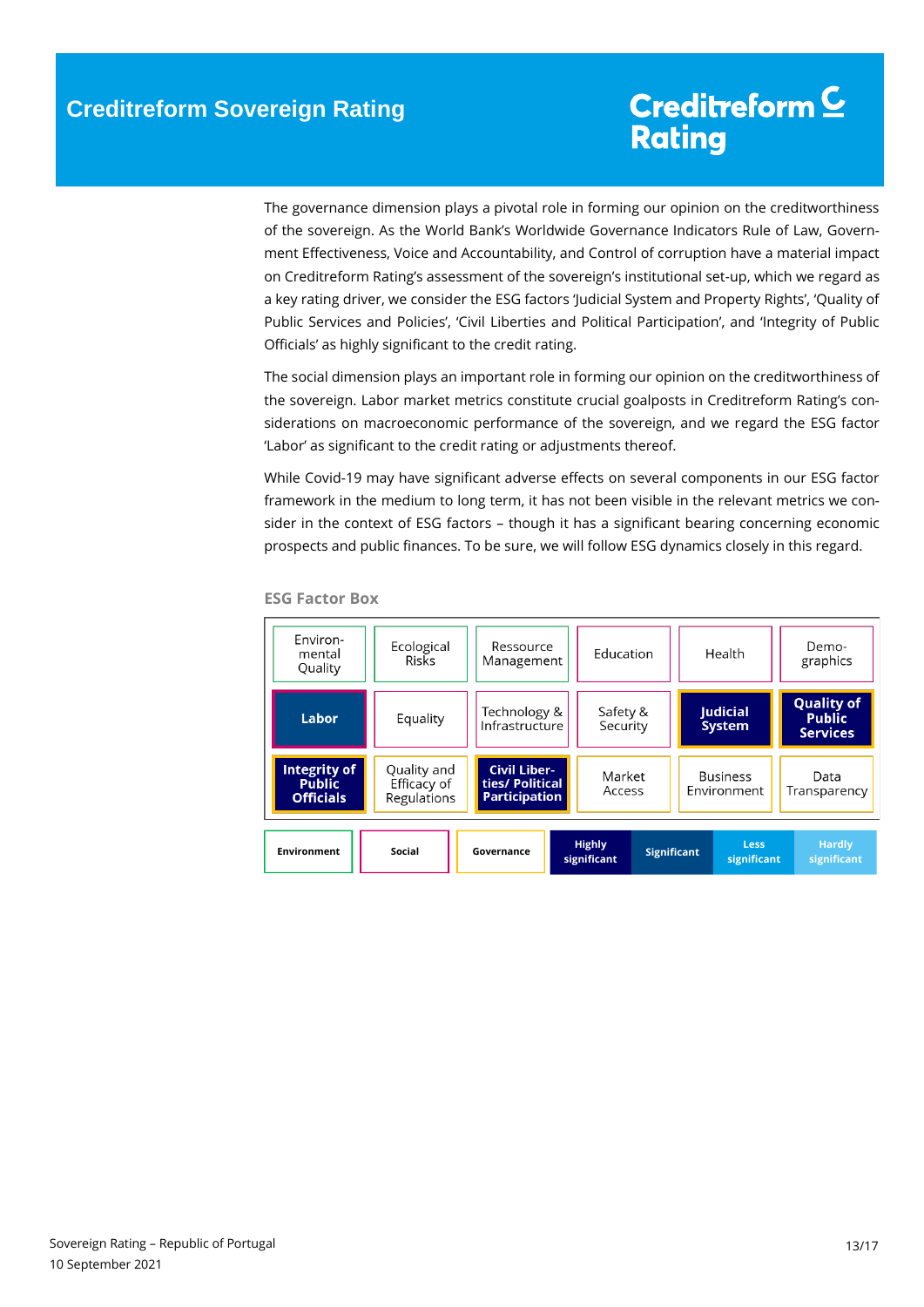### **Creditreform Sovereign Rating**

# Creditreform<sup>C</sup> Rating

#### <span id="page-13-0"></span>**Economic Data**

| [in %, otherwise noted]                     | 2015     | 2016     | 2017     | 2018     | 2019     | 2020     | 2021e  |
|---------------------------------------------|----------|----------|----------|----------|----------|----------|--------|
| <b>Macroeconomic Performance</b>            |          |          |          |          |          |          |        |
| Real GDP growth                             | 1.8      | 2.0      | 3.5      | 2.8      | 2.5      | $-7.6$   | 4.2    |
| GDP per capita (PPP, USD)                   | 29,669   | 31,604   | 33,086   | 34,902   | 36,400   | 34,043   | 36,079 |
| Credit to the private sector/GDP            | 135.4    | 124.9    | 115.1    | 109.0    | 102.0    | 110.7    | n/a    |
| Unemployment rate                           | 12.6     | 11.2     | 9.0      | 7.1      | 6.5      | 6.8      | n/a    |
| Real unit labor costs (index 2015=100)      | 100.0    | 99.1     | 99.6     | 101.2    | 101.2    | 108.1    | n/a    |
| Ease of doing business (score)              | 76.4     | 76.7     | 76.5     | 76.4     | 76.5     | n/a      | n/a    |
| Life expectancy at birth (years)            | 81.3     | 81.3     | 81.6     | 81.5     | 81.9     | 81.1     | n/a    |
| <b>Institutional Structure</b>              |          |          |          |          |          |          |        |
| WGI Rule of Law (score)                     | 1.1      | 1.1      | 1.1      | 1.1      | 1.1      | n/a      | n/a    |
| WGI Control of Corruption (score)           | 1.0      | 0.9      | 0.9      | 0.8      | 0.8      | n/a      | n/a    |
| WGI Voice and Accountability (score)        | 1.1      | 1.2      | 1.2      | 1.2      | 1.2      | n/a      | n/a    |
| WGI Government Effectiveness (score)        | 1.2      | 1.2      | 1.3      | 1.2      | 1.2      | n/a      | n/a    |
| HICP inflation rate, y-o-y change           | 0.5      | 0.6      | 1.6      | 1.2      | 0.3      | $-0.1$   | 0.8    |
| GHG emissions (tons of CO2 equivalent p.c.) | 6.8      | 6.7      | 7.3      | 6.9      | 6.6      | n/a      | n/a    |
| Default history (years since default)       | n/a      | n/a      | n/a      | n/a      | n/a      | n/a      | n/a    |
| <b>Fiscal Sustainability</b>                |          |          |          |          |          |          |        |
| Fiscal balance/GDP                          | $-4.4$   | $-1.9$   | $-3.0$   | $-0.3$   | 0.1      | $-5.7$   | $-4.6$ |
| General government gross debt/GDP           | 131.2    | 131.5    | 126.1    | 121.5    | 116.8    | 133.6    | 127.7  |
| Interest/revenue                            | 10.5     | 9.7      | 8.9      | 7.8      | 6.9      | 6.7      | n/a    |
| Debt/revenue                                | 299.5    | 306.5    | 297.4    | 283.2    | 274.2    | 312.4    | n/a    |
| Weighted average maturity of debt (years)   | 6.5      | 6.6      | 6.2      | 6.2      | 6.3      | 6.4      | n/a    |
| <b>Foreign exposure</b>                     |          |          |          |          |          |          |        |
| Current account balance/GDP                 | 0.2      | 1.2      | 1.3      | 0.6      | 0.4      | $-1.2$   | n/a    |
| International reserves/imports              | 0.3      | 0.4      | 0.3      | 0.3      | 0.3      | 0.4      | n/a    |
| NIIP/GDP                                    | $-118.9$ | $-110.5$ | $-110.4$ | $-106.4$ | $-100.2$ | $-105.1$ | n/a    |
| External debt/GDP                           | 217.1    | 206.9    | 201.1    | 195.6    | 192.0    | 202.8    | n/a    |

Sources: IMF, World Bank, Eurostat, AMECO, ECB, INE, own estimates

### <span id="page-13-1"></span>**Appendix**

#### **Rating History**

| <b>Event</b>          | <b>Publication Date</b> | <b>Rating /Outlook</b> |
|-----------------------|-------------------------|------------------------|
| <b>Initial Rating</b> | 28.10.2016              | <b>BB</b> /stable      |
| Monitoring            | 27.10.2017              | BB+/stable             |
| Monitoring            | 21.09.2018              | BBB-/positive          |
| Monitoring            | 23.09.2019              | <b>BBB</b> /positive   |
| Monitoring            | 03.04.2020              | <b>BBB</b> /stable     |
| Monitoring            | 18.09.2020              | <b>BBB</b> /stable     |
| Monitoring            | 10.09.2021              | <b>BBB</b> /stable     |

#### **Regulatory Requirements**

In 2011 Creditreform Rating AG (CRAG) was registered within the European Union according to EU Regulation 1060/2009 (CRA-Regulation). Based on the registration Creditreform Rating AG is allowed to issue credit ratings within the EU and is bound to comply with the provisions of the CRA-Regulation. The rating was not endorsed by Creditreform Rating AG from a third country as defined in Article 4 (3) of the CRA-Regulation.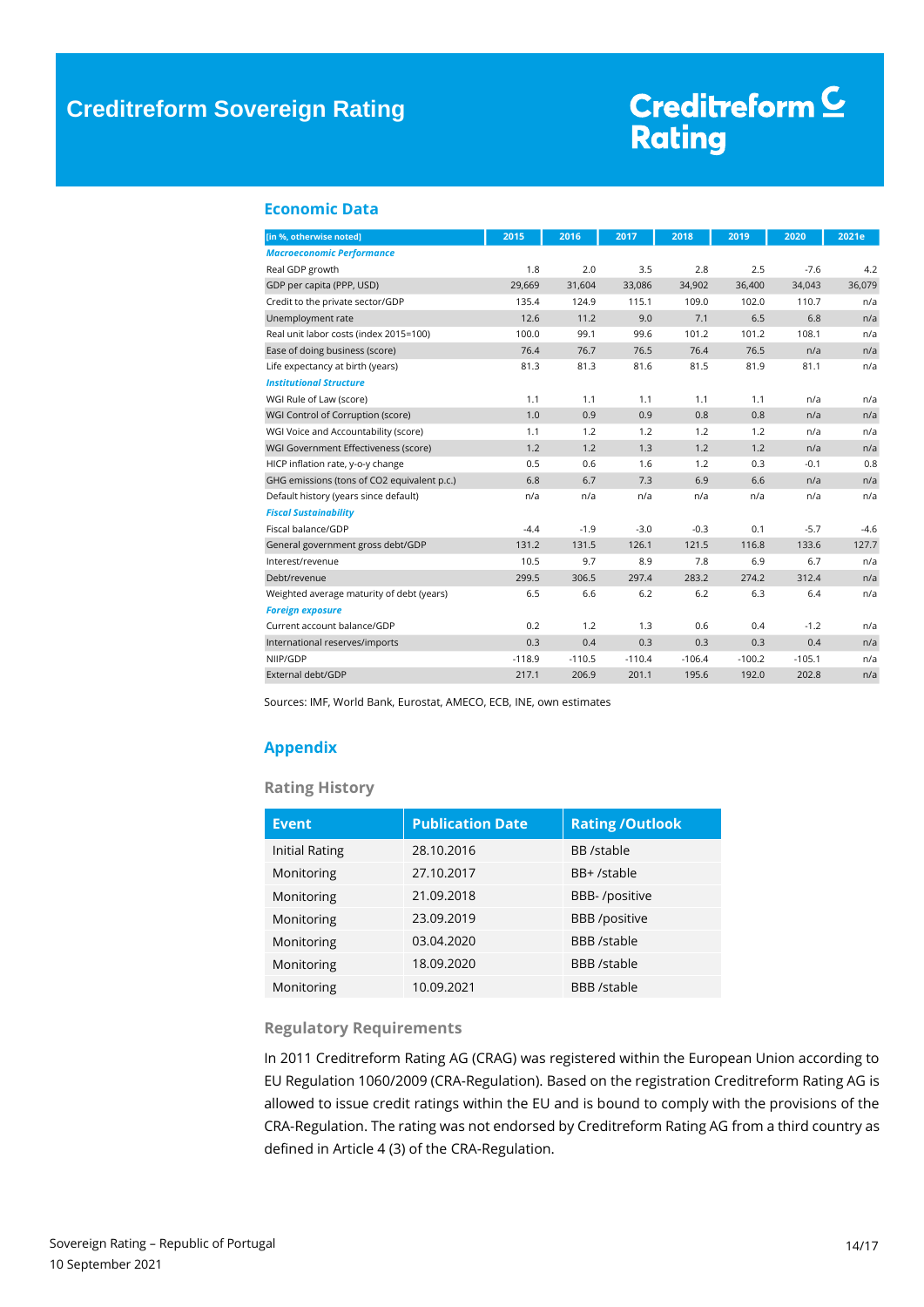This sovereign rating is an unsolicited credit rating. Agência de Gestão da Tesouraria e da Dívida Pública (IGCP) participated in the credit rating process as IGCP provided additional data and information, and commented on a draft version of the report. Thus, this report represents an updated version, which was augmented in response to the factual remarks of IGCP during their review. However, the rating outcome as well as the related outlook remained unchanged.

| Unsolicited Credit Rating                              |     |  |  |  |
|--------------------------------------------------------|-----|--|--|--|
| With Rated Entity or Related Third Party Participation | YFS |  |  |  |
| With Access to Internal Documents                      | NΟ  |  |  |  |
| With Access to Management                              | NΟ  |  |  |  |

The rating was conducted on the basis of CRAG's ["Sovereign Ratings" methodology](https://www.creditreform-rating.de/en/about-us/regulatory-requirements.html?file=files/content/downloads/Externes%20Rating/Regulatorische%20Anforderungen/EN/Ratingmethodiken%20EN/Rating%20Methodology%20Sovereign%20Ratings.pdf) (v1.2, July 2016) in conjunction with its basic document ["Rating Criteria and Definitions"](https://www.creditreform-rating.de/en/about-us/regulatory-requirements.html?file=files/content/downloads/Externes%20Rating/Regulatorische%20Anforderungen/EN/Ratingmethodiken%20EN/CRAG%20Rating%20Criteria%20and%20Definitions.pdf) (v1.3, January 2018). CRAG ensures that methodologies, models and key rating assumptions for determining sovereign credit ratings are properly maintained, up-to-date, and subject to a comprehensive review on a periodic basis. A complete description of CRAG´s rating methodologies and basic document "Rating Criteria and Definitions" is published on our [website.](https://www.creditreform-rating.de/en/about-us/regulatory-requirements.html)

To prepare this credit rating, CRAG has used the following substantially material sources: International Monetary Fund, World Bank, Organization for Economic Co-operation and Development, Eurostat, European Commission, European Banking Authority, European Central Bank, World Economic Forum, European Center for Disease Prevention and Control (ECDC), Blavatnik School of Government, Fiscal Council, Agência de Gestão da Tesouraria e da Dívida Pública (IGCP), Banco de Portugal, Direção-geral da administração e do emprego público (DGAEP), and Instituto Nacional de Estatística, Direção-Geral do Orçamento (DGO), UTAM.

A Rating Committee was called consisting of highly qualified analysts of CRAG. The quality and extent of information available on the rated entity was considered satisfactory. The analysts and committee members declared that the rules of the Code of Conduct were complied with. No conflicts of interest were identified during the rating process that might influence the analyses and judgements of the rating analysts involved or any other natural person whose services are placed at the disposal or under the control of Creditreform Rating AG and who are directly involved in credit rating activities or approving credit ratings and rating outlooks. The analysts presented the results of the quantitative and qualitative analyses and provided the Committee with a recommendation for the rating decision. After the discussion of the relevant quantitative and qualitative risk factors, the Rating Committee arrived at a unanimous rating decision. The weighting of all risk factors is described in CRAG's "Sovereign Ratings" methodology. The main arguments that were raised in the discussion are summarized in the "Reasons for the Rating Decision".

As regards the rating outlook, the time horizon is provided during which a change in the credit rating is expected. This information is available within the credit rating report. There are no other attributes and limitations of the credit rating or rating outlook other than displayed on the CRAG website. In case of providing ancillary services to the rated entity, CRAG will disclose all ancillary services in the credit rating report.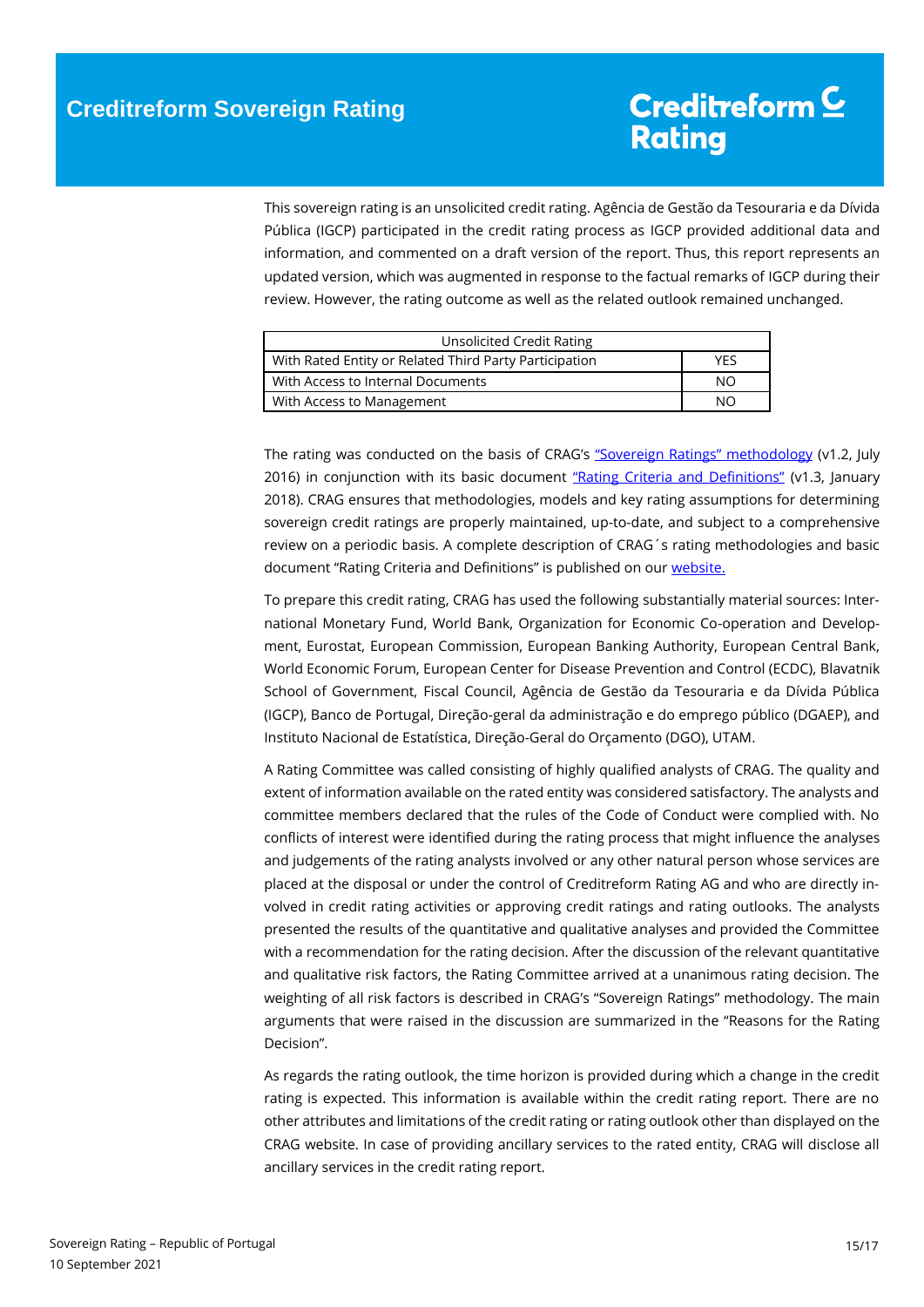The date at which the credit rating was released for distribution for the first time and when it was last updated including any rating outlooks is indicated clearly and prominently in the rating report; the first release is indicated as "initial rating"; other updates are indicated as an "update", "upgrade or downgrade", "not rated", "affirmed", "selective default" or "default".

In accordance with Article 11 (2) EU-Regulation (EC) No 1060/2009 registered or certified credit rating agency shall make available in a central repository established by ESMA information on its historical performance data, including the ratings transition frequency, and information about credit ratings issued in the past and on their changes. Requested data are available on the ESMA website[: https://cerep.esma.europa.eu/cerep-web/statistics/defaults.xhtml.](https://cerep.esma.europa.eu/cerep-web/statistics/defaults.xhtml)

An explanatory statement of the meaning of each rating category and the definition of default are available in the credit rating methodologies disclosed on the website.

#### **Disclaimer**

Any rating issued by Creditreform Rating AG is subject to the Creditreform Rating AG Code of Conduct which has been published on the web pages of Creditreform Rating AG. In this Code of Conduct, Creditreform Rating AG commits itself – systematically and with due diligence – to establish its independent and objective opinion as to the sustainability, risks and opportunities concerning the entity or the issue under review.

When assessing the creditworthiness of sovereign issuers, Creditreform Rating AG relies on publicly available data and information from international data sources, governments and national statistics. Creditreform Rating AG assumes no responsibility for the true and fair representation of the original information.

Future events are uncertain, and forecasts are necessarily based on assessments and assumptions. Hence, this rating is no statement of fact but an opinion. Neither should these ratings be construed as recommendations for investors, buyers or sellers. They should only be used by market participants (entrepreneurs, bankers, investors etc.) as one factor among others when arriving at investment decisions. Ratings are not meant to be used as substitutes for one's own research, inquiries and assessments. Thus, no express or implied warranty as to the accuracy, timeliness or completeness for any purpose of any such rating, opinion or information is given by Creditreform Rating AG in any form or manner whatsoever. Furthermore, Creditreform Rating AG cannot be held liable for the consequences of decisions made on the basis of any of their ratings.

This report is protected by copyright. Any commercial use is prohibited without prior written permission from Creditreform Rating AG. Only the full report may be published in order to prevent distortion of the report's overall assessment. Excerpts may only be used with the express consent of Creditreform Rating AG. Publication of the report without the consent of Creditreform Rating AG is prohibited. Only ratings published on the Creditreform Rating AG web pages remain valid.

Creditreform Rating AG